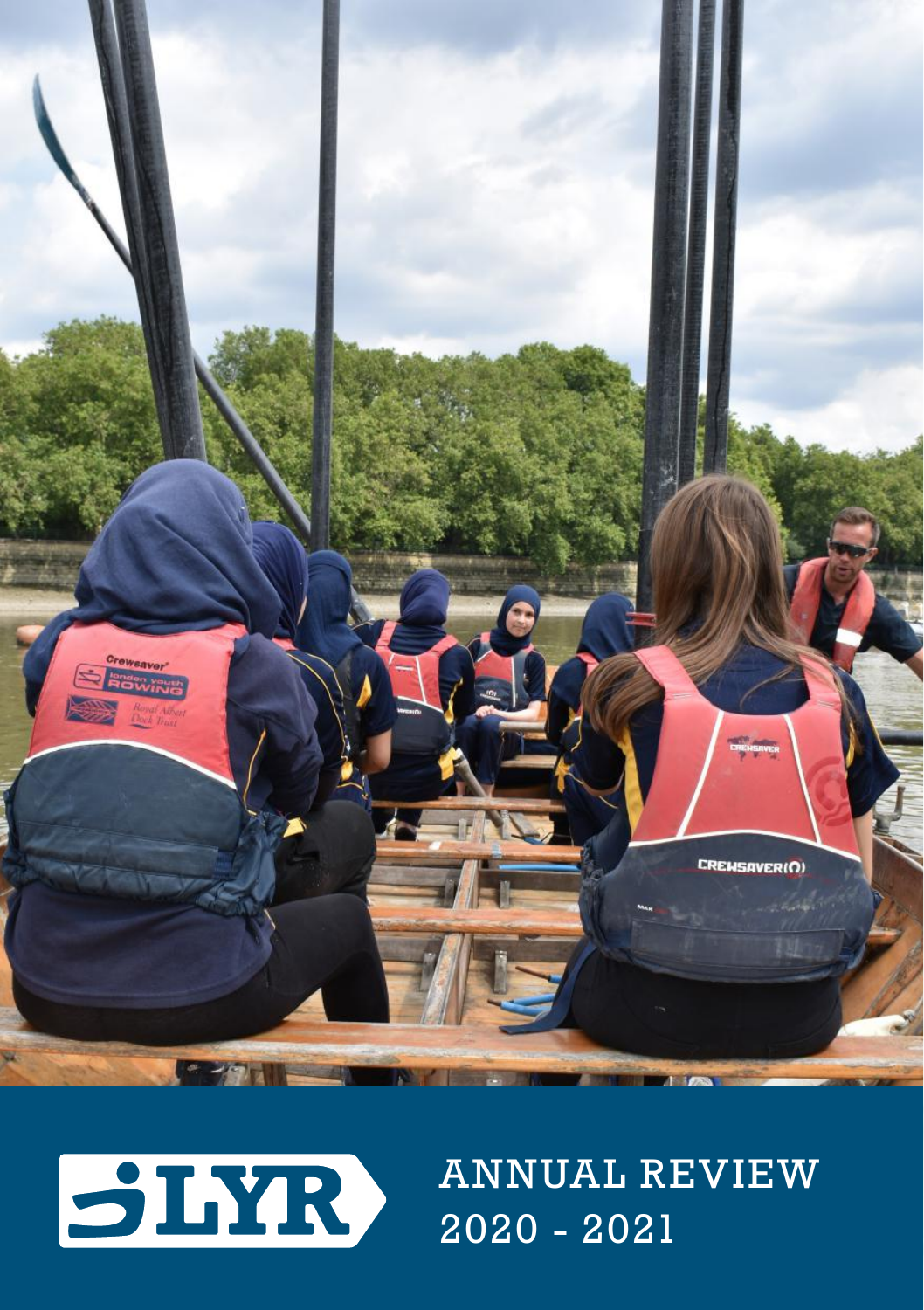# CHAIRMAN'S FOREWORD

For London Youth Rowing, as for everyone else, the last year has been a year like no other. Faced with the challenges of Covid-19, closed schools, mothballed rowing clubs and remote working, our mission remained unchanged - to open access to indoor and on-water rowing to young people from all backgrounds and abilities, to help them be physically active and to develop life skills for their futures on and off the water. I am proud to report that LYR has delivered brilliantly on this mission, despite all the unprecedented circumstances of the last twelve months.

Unable to run our normal programmes due to Covid-19, the LYR team innovated with impressive speed. Coaches launched weekly online workout sessions, alongside "how to" tutorials covering various aspects of our sport. Club coaches ran daily online workouts, open to all, with content shared through social media and our network of teachers and schools to help young people remain despite lockdown. When restrictions eased, we re-introduced face-to-face sessions at the earliest safe opportunity, carefully following Government and British Rowing guidelines. Our online engagement culminated in the unbelievable twin successes of Race The Thames 2021, with over 180 teams taking part, and the first ever Virtual National Junior Indoor Rowing Championships, held in May, in which over 4,100 young people took part.

We also used the year to plan and build new partnerships. Appropriate use of emergency funding opportunities and the Job Retention Scheme helped ensure LYR's financial stability, alongside the flexibility offered by all our key funders. Thanks to this support, LYR is well placed to emerge strongly from the pandemic. There is lots of work to be done. The impact of the pandemic on young people has only made our mission more vital and urgent. In 2021, we will re-launch our Active Row programme in London and in Leeds, our first major programme outside the M25. A new Talent Inclusion programme will build better pathways for young people from underrepresented groups into rowing, while a new coach development programme will establish the next generation of grassroots coaches to support them.

This year has shown that even when faced with great uncertainty, LYR will rise to the challenge and deliver for the young people it supports. My sincere thanks go to everyone who has supported LYR through this most challenging year.

Phill

John Kinsella, Chairman, London Youth Rowing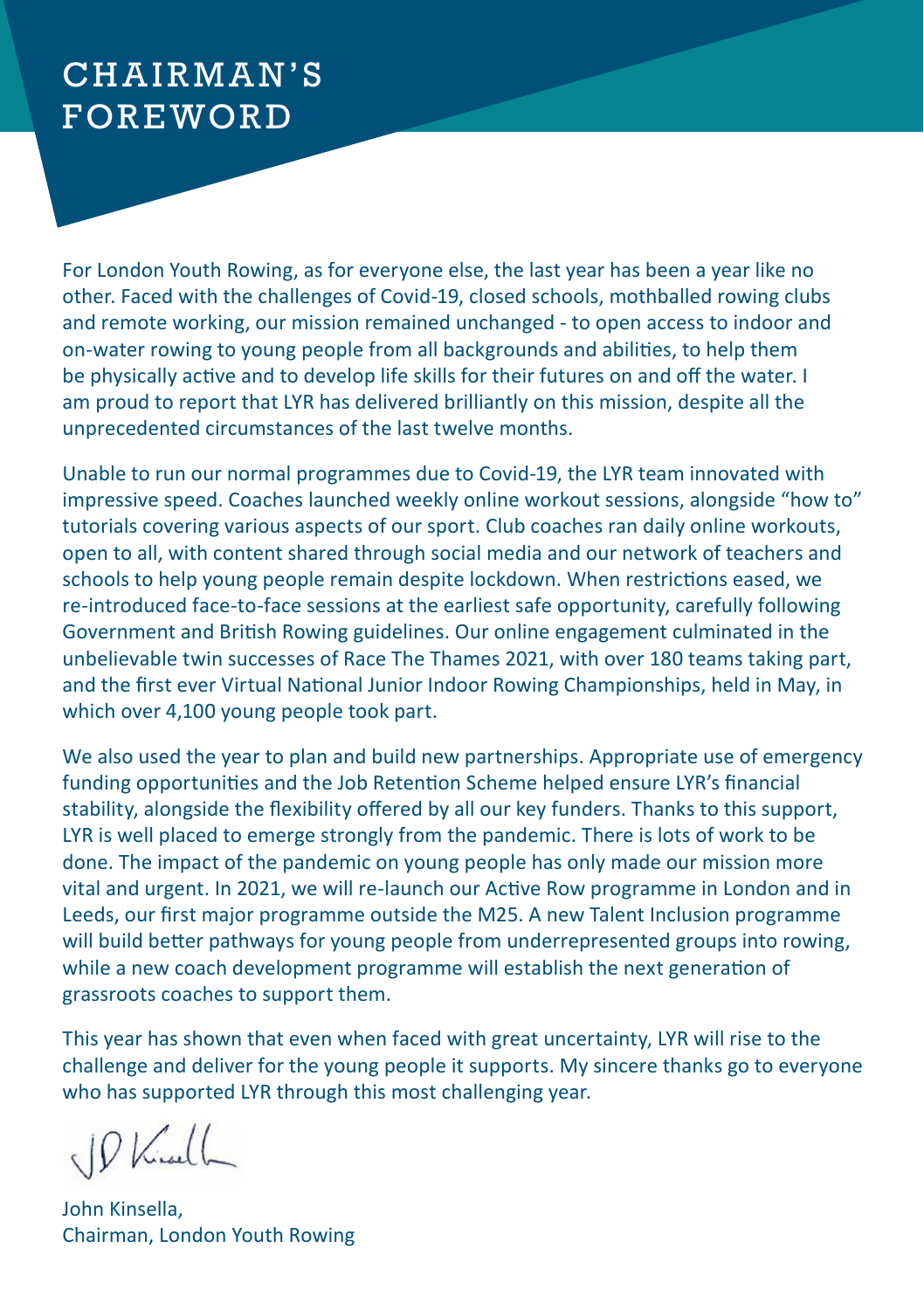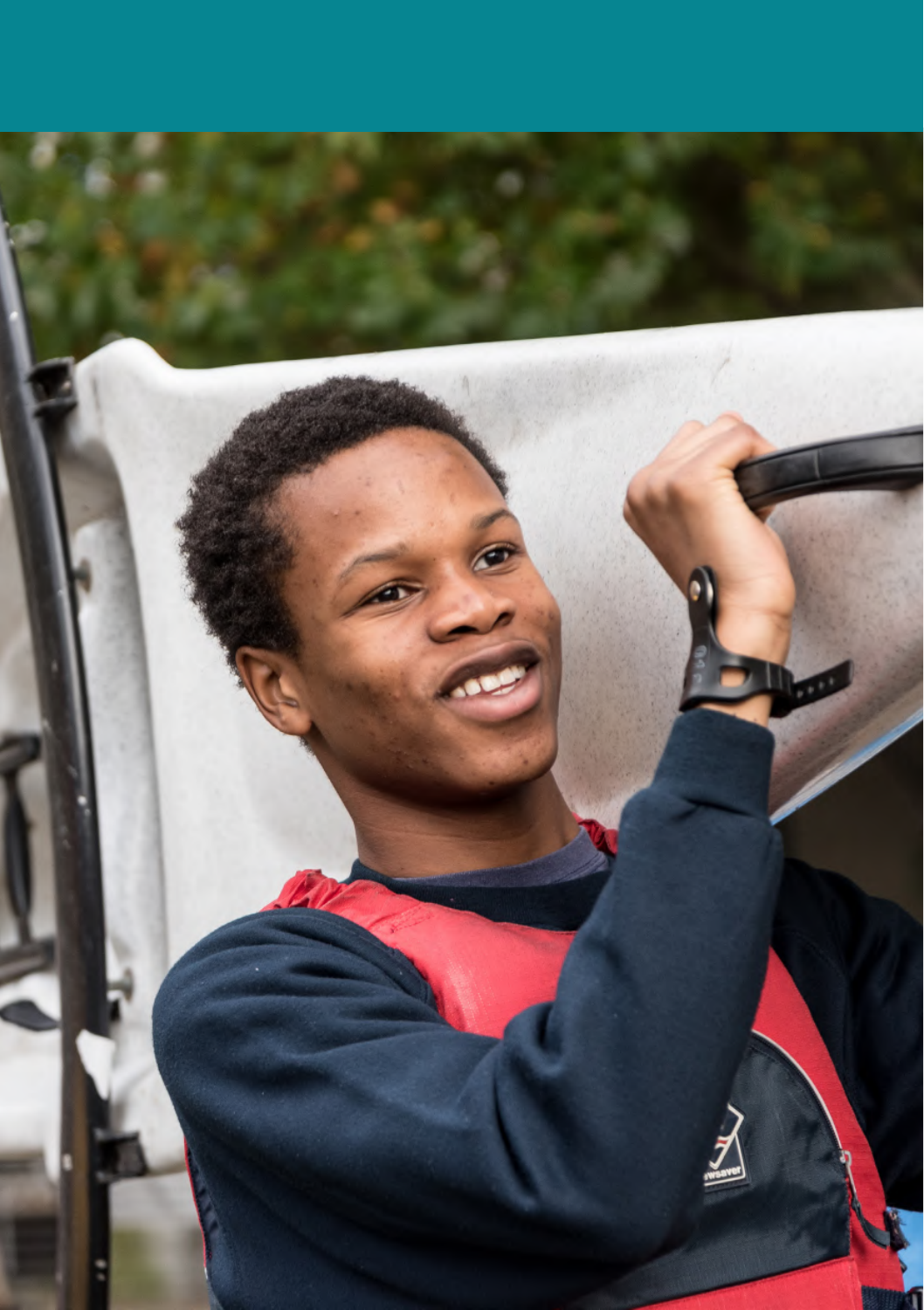# WHAT WE DID



You Tube Video Engagement



2758



Active Row Videos - Number of Views



Live Sessions

# 754 1617



West London Coach Group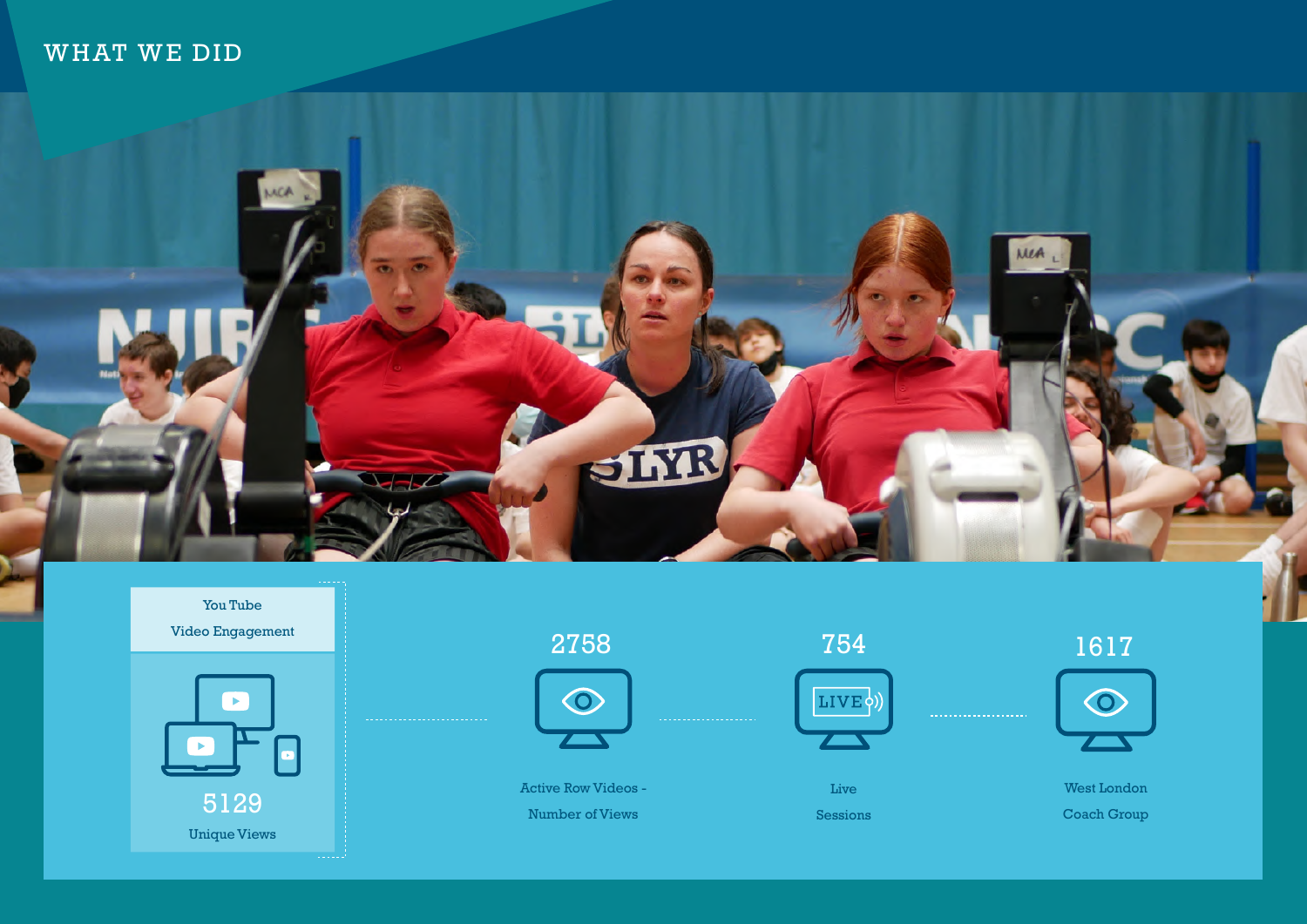#### ACTIVE ROW 2017-2021

Supported by Sport England, Tideway and Quintain, Active Row has impacted the lives of young people in London over a 4-year cycle. Focused on 12 priority boroughs and based on the London Poverty Profile, the programme is tackling inactivity and changing the face of the rowing community. An unprecedented year saw innovation, connecting with schools virtually via online competitions, and indoor training sessions, as well as by sharing videos and other resources. From 2021, the renewed programme will include an increased emphasis on developing life skills and SEND participation supported by City Bridge Trust.

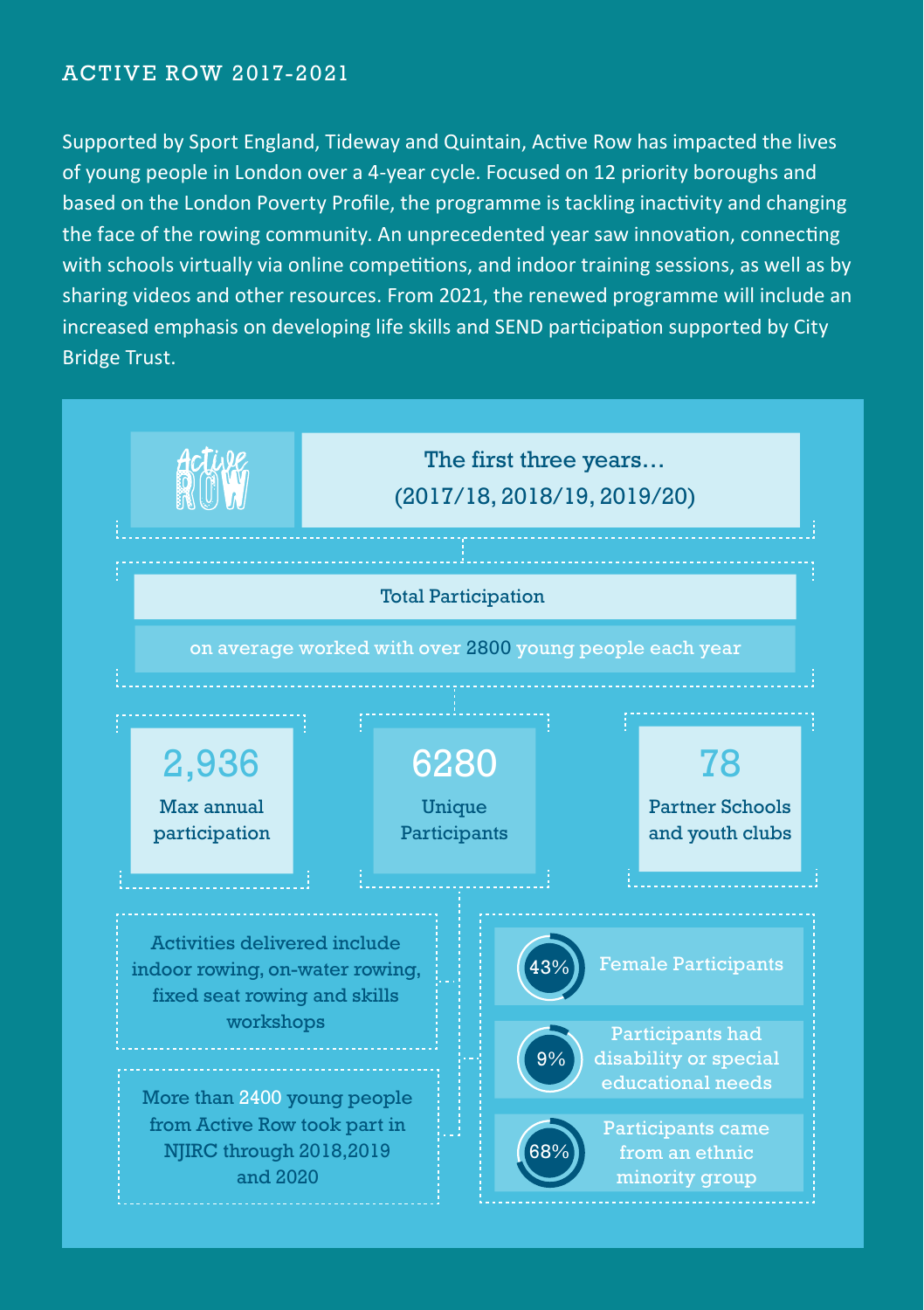*I joined the Active Row club because it looked fun and a physical activity I would enjoy. Rowing has taught me bravery, resilience, and coordination and how to be a better listener. I feel like I am a changed person. I am a proud, independent young teenager. A confident teenager. I feel like I have achieved something.*

> Awa, Harris Academy Bermondsey

> > *Active Row teaches me how to trust people in my team and listen to them. I've learnt to conquer my fears and I've learnt how to be resilient.  Rowing makes me feel calm and relaxed. It's fun and a good way to socialise with my peers.*

> > > Naira, Harris Academy Bermondsey

*Prior to starting rowing, I was concerned about her at times. She's gone through so much over the past 3 or 4 years and her confidence was really low. When she started rowing, she flourished into an unrecognisable young woman. It made such a big difference, and it's why I really want her to continue with LYR at some level.* 

*She's doing really well now.*

Parent of a LYR student, St Angela's Ursuline school

> *Our students are actually on the Thames, in a boat, it's fantastic! It's amazing! This opportunity is unique for them, to try a different sport, work on their teamwork and communication. It inspires others to get involved and be activ. New friendships will definitely come from it!*

> > Kirsty Rowlands, Ellen Wilkinson School for Girls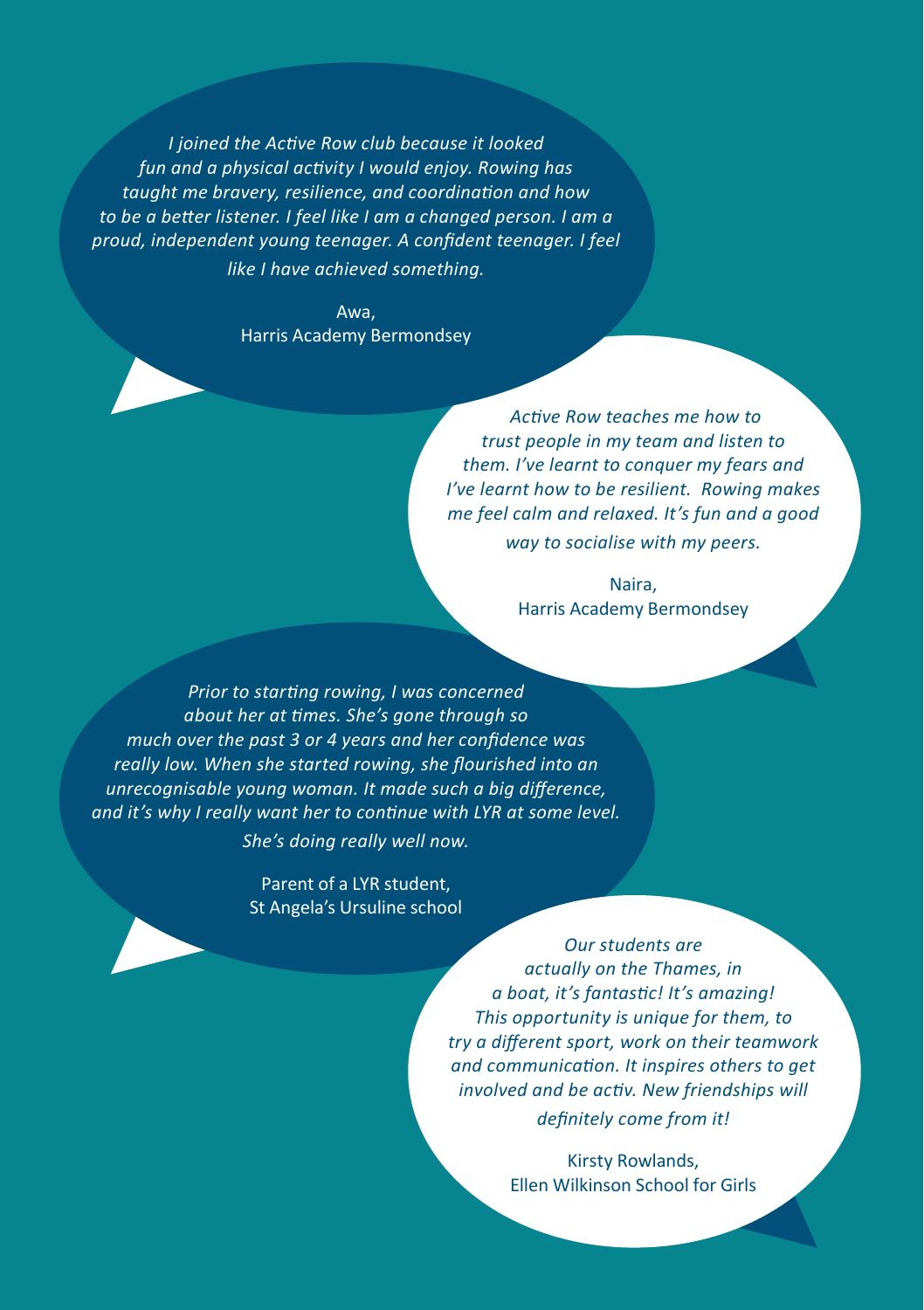





#### NJIRC 2021 VIRTUAL



The Step-Up Programme aims to ensure LYR's coaches are the best they can be. Through the programme, funded by The Henley Royal Regatta Charitable Trust, LYR recruits coaches from a diverse range of backgrounds, looking well beyond "traditional" rowing coaches. LYR believes this will help make its programmes even more engaging and accessible for the young people we work with.

#### THE STEP-UP COACH DEVELOPMENT PROGRAMME

In February 2020, London Youth Rowing hosted the 14th National Junior Indoor Rowing Championships (NJIRC) at the Copper Box Arena in the Queen Elizabeth Olympic Park. It was one of the few rowing events that was able to run during the year. Running alongside NJIRC, The Festival of Careers and Sport included exhibits ranging from Wheelchair Basketball and West Ham United to Thames Skills Academy and the British Horseracing Authority. In addition, NJIRC's corporate fundraising counterpart, Race the Thames raised £37,526 for LYR programmes. The event was once again supported by the Henley Royal Regatta Charitable Trust.

### NATIONAL JUNIOR INDOOR ROWING CHAMPIONSHIPS

Due to the Covid-19 pandemic, LYR ran NJIRC virtually, providing an opportunity to compete for all the schools and clubs that had missed other events throughout the year. Taking NJIRC online widened access to the event, and entrants came from much further afield than usual. To replicate the look and feel of the Copper Box Arena, there was a virtual LYR Arena. And using a very simple process, teachers were able to submit large numbers of entries quickly and easily. With over 4,100 entries from across the UK, as well as from South Africa too, it was the largest NJIRC since the competition began.

Teamwork, communication, problem solving and goal setting are all key ingredients for success in the workplace. Rowing is well placed to develop all these skills in any team and will allow colleagues to learn a new skill together, communicate as a group and really enjoy the process of stepping out of their normal environment. LYR runs a series of Corporate Teambuilding sessions in a variety of locations across London.

#### CORPORATE TEAMBUILDING

In 2020 the charity launched the LYR Champions funding package. LYR is delighted that so many individuals and organisations believe in the charity's mission. LYR Champions is a great way to support the work of London Youth Rowing, particularly for people who are not able to donate large amounts or take part in events. As an LYR Champion our supporters are able to directly benefit our indoor and on-water rowing programmes. For more information about becoming an LYR Champion, visit:



www.londonyouthrowing.com/lyr-champions

## LYR CHAMPIONS

LYR is working with RowLeeds to roll out the Active Row programme in Leeds. The project aims to work with up to 25 local schools and is funded by the Henley Royal Regatta Charitable Trust. Additional funding from The Gemini Boat Race will allow the programme to expand into Bradford and Wakefield. All participants will be given the chance to try indoor and on-waterrowing, boosting physical activity and the development of life skills, while also being able to take part in LYR's competition programme.

*Thames now!*

ACTIVE ROW LEEDS

Active Row will continue to innovate and inspire young people to become physically active and to try water sports, many for the first time. With a new look and brand, we feel we are ready to expand the Active Row reach outside of London for the first time whilst continuing to work with our amazing and loyal group of Partner and Competition schools and their teachers. Sport England funding will allow us to develop a whole range of new ways for them to connect with LYR via on-line leagues, training programmes, interactive competitions and of course on water rowing opportunities for all.

#### ACTIVE ROW LONDON



# **SLYR** CHAMPIONS

There is no better way to connect with the River Thames than by rowing on it. For three years LYR worked with Tideway to develop the Oarsome Challenge event and helped them raise more than £100,000 for river-based charities. During those three years, the event brought together hundreds of Tideway's project staff, almost all of them with little or no experience of rowing, in a shared experience which very few people can lay claim to – rowing through the centre of the capital, enjoying unique views of its major landmarks, while taking on the physical and team challenge to row a 'skerry' or 'cutter' boat on tidal waters. LYR will be running Oarsome Challenge events in the coming years to share this unique experience more broadly.

#### OARSOME CHALLENGE

The LYR Talent Inclusion programme brings together a series of LYR "Open Clubs", youth club style weekly sessions which encourage young people to move from the Active Row engagement programme to rowing independently. The Open Clubs act as a steppingstone to LYR Boat Club, a new water sports club with inclusion as its core ethos. The Talent Inclusion programme is funded by Sport England and GB Rowing.

#### TALENT INCLUSION (OPEN CLUBS & LYR BOAT CLUB)

Race the Thames took place virtually in 2021 and was a huge success. 180 teams from 19 countries raised over £120,000, benefitting both LYR and nearly 40 other charities and organisations. LYR offered participants the opportunity to fund the planting of a tree as an alternative to taking a medal, and as a result, 750 trees were planted. Hopefully this change will lead to annual additions to the LYR forest in the future.



In 2021 LYR will take control of a new dedicated watersports pontoon on the Olympic Park. This will form the newest on-water site for LYR and build on the legacy of LYR's operations on the park since the 2012 London Olympics. LYR hopes the pontoon will be operating in time for us to use the site to offer rowing and other water sports to local schools, the local community, and corporate partners. Working with the London Legacy Development Corporation and Volunteer It Yourself, LYR will build a storage and operations "hub" at the site to allow the pontoon to be used as much as possible. The hub will be funded by LYR's long-term partner, Tideway.

#### RACE THE THAMES 2021

#### QUEEN ELIZABETH OLYMPIC PARK

The Mossbourne Rowing Academy runs in two state secondary schools in Hackney and provides a school rowing programme comparable to those at leading private schools, at no cost to the young people taking part. All pupils try in indoor rowing in years 7 and 8, with additional on-water tasters. From Year 9, the Rowing Academy focuses on building to performance rowing. Over 100 pupils from highly diverse backgrounds train multiple times per week, guided by a team of LYR coaches.

#### MOSSBOURNE ROWING ACADEMY

LYR's Alternative Provisions programme focuses on using rowing as a tool to support young people excluded from mainstream education. The programme, funded by The Vintners' Company, works with up to 10 groups per year from Alternative Provisions and Pupil Referral Units across London. Pupils are challenged to engage with on-water rowing and build confidence, control, and focus while learning to work as a team. LYR supports young people to begin a transformational journey, helping manage their behaviour with the goal of re-entering mainstream education.

#### NJIRC 2020 ALTERNATIVE PROVISIONS PROGRAMME